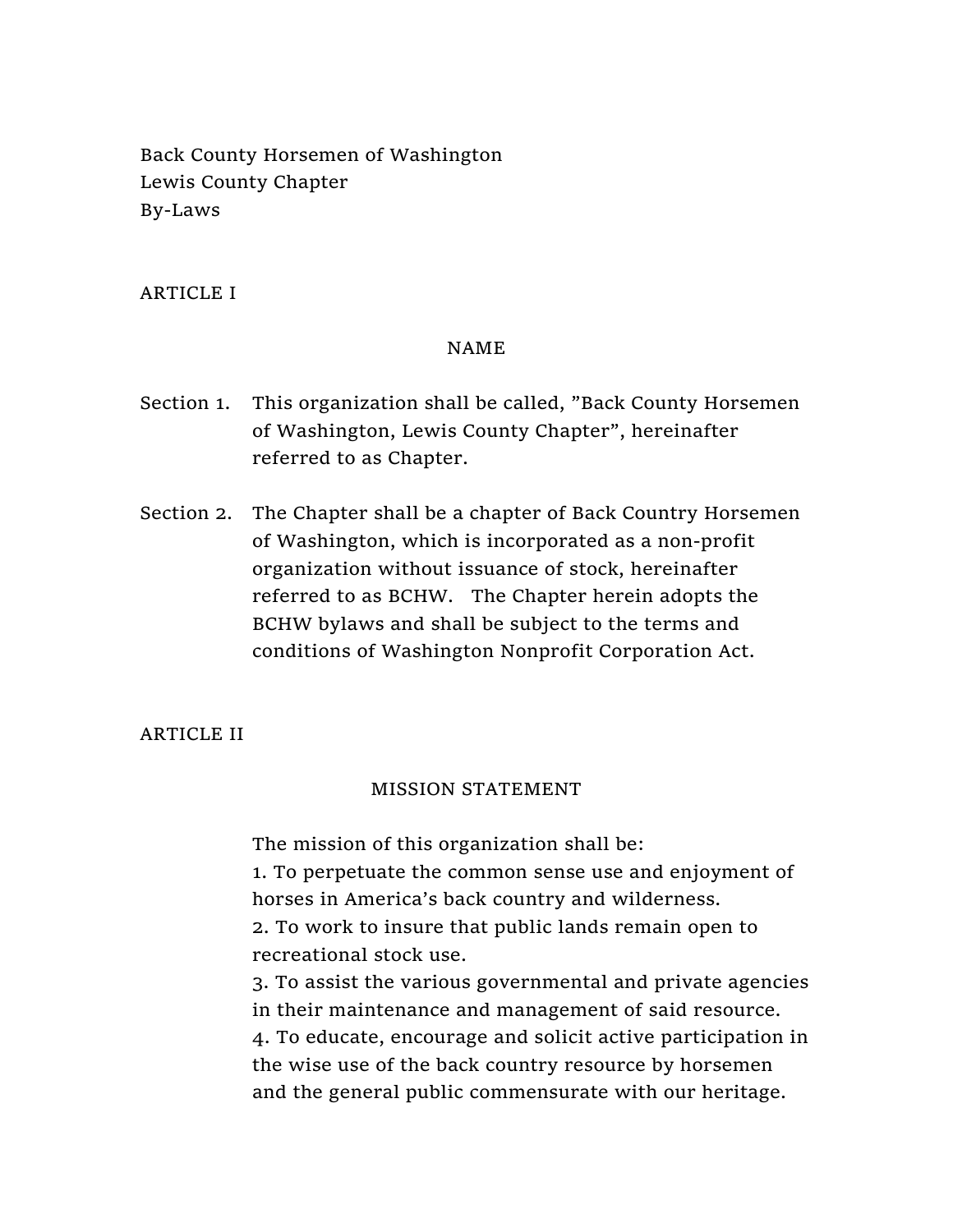5. To foster and encourage new members in the Chapter and BCHW.

The Chapter shall at no time conduct any activity which will jeopardize the BCHW current non-profit status or qualification as a charitable organization under Internal Revenue Code section 501(c)(3).

# ARTICLE III

#### MEMBERSHIP

- Section 1. Membership in the Chapter is open to all members in good standing of BCHW. Application shall be made to the Chapter Treasurer by presentation of a current BCHW proof of membership or by paying current Chapter and BCHW dues and providing an address and signed liability release for BCHW membership records.
- Section 2. Chapter dues may be assessed as deemed necessary by the membership.
- Section 3. Membership shall be for January 1 thru December 31.

### ARTICLE IV

### MEETINGS OF THE MEMBERSHIP

Section 1. Meetings shall be on a monthly basis to conduct any business of the Chapter, hereinafter called Business Meetings, and will be held at the time and location decided by a majority vote of the members at a Business Meeting.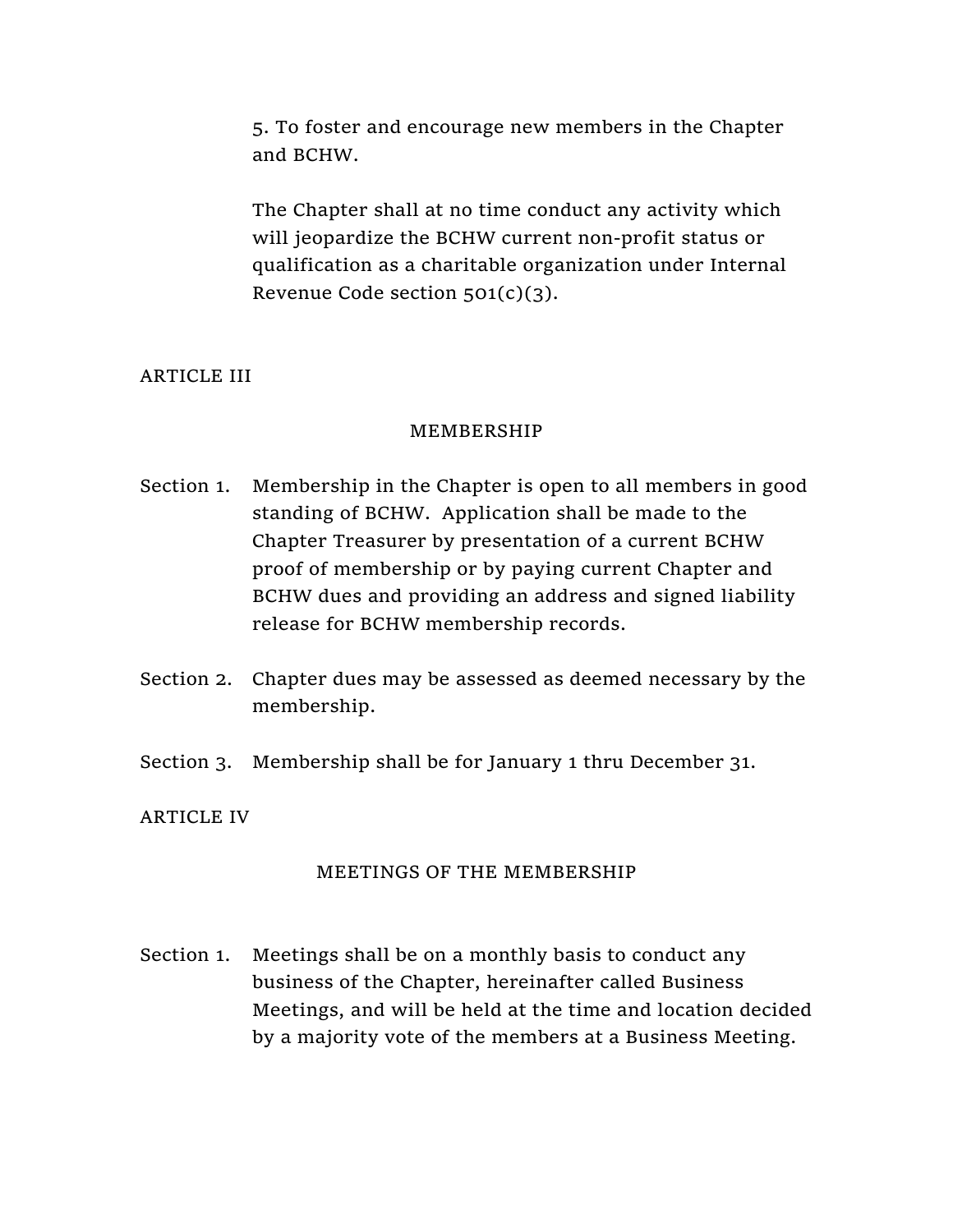- Section 2. Special meeting of the membership may be scheduled by the President as needed. Notice will be given of Special Meetings.
- Section 3. Any reports that are to be given at a meeting by Officers, Committees, or individuals shall be brought to the attention of the President prior to the start of the meeting.
- Section 4. Meetings of the Board may be held from time to time, hereinafter called Board Meetings, and will be held at a time and location decided by a majority vote of the Board. Action taken at Board Meetings shall be advisory in nature.

# ARTICLE V

# OFFICERS, DIRECTOR AND THEIR DUTIES

- Section 1. The Chapter shall elect officers to include: President, Vice President, Secretary, Treasurer, and Trail Boss(es). The election of officers will be at the November meeting. The term of office shall be the fiscal year.
- Section 2. The President shall preside at all Business Meetings, shall appoint such committees that may be necessary and appropriate, and shall serve as ex-officio member of all committees.
- Section 3. The Vice President shall assist the President as needed and is to preside at meetings when the President is absent.
- Section 4. The Secretary shall take care of correspondence, minutes of Business Meetings, and other records required for the operation and conduct of business of the Chapter.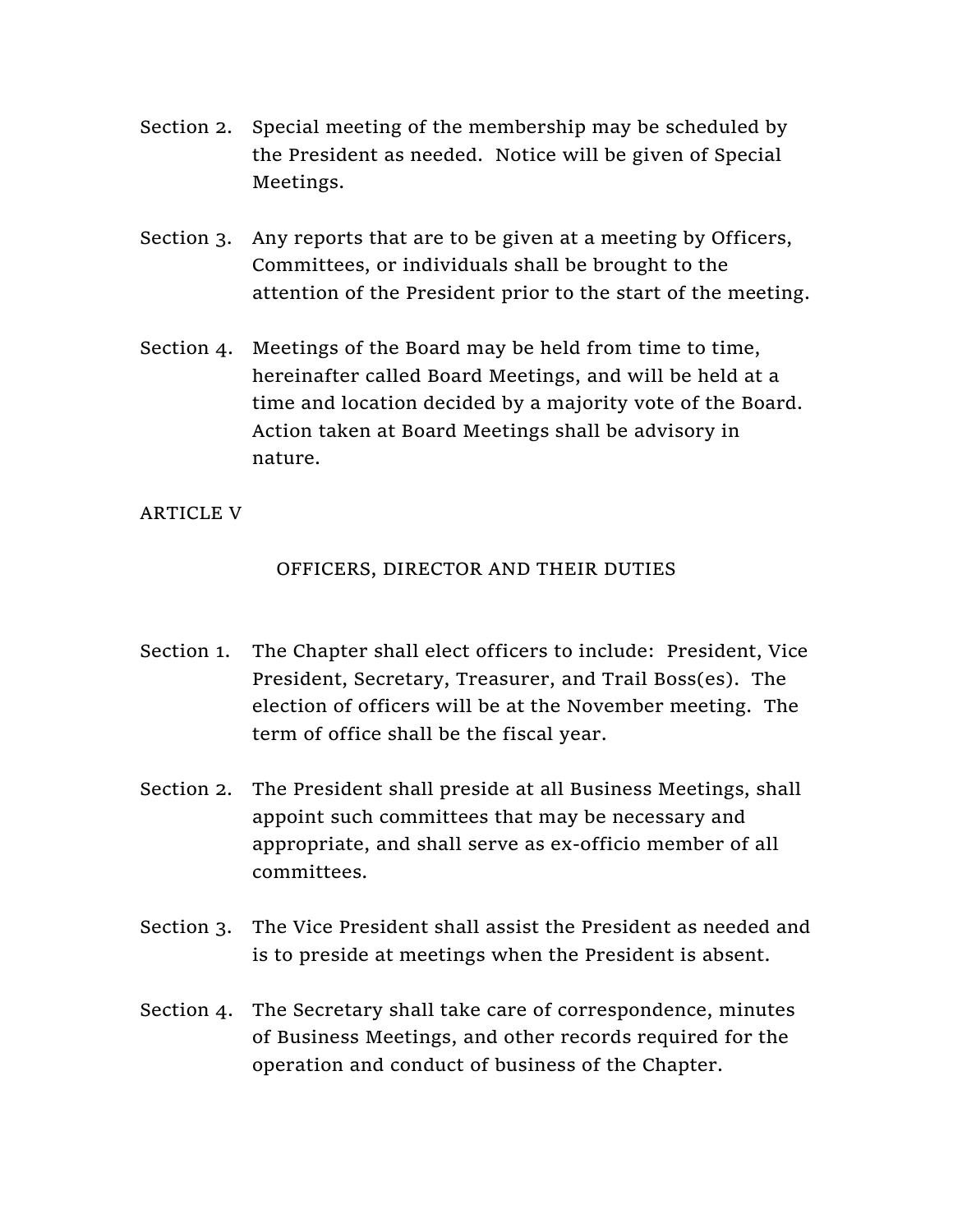- Section 5. The Treasurer shall keep records of income, expenses and disbursements, membership, and other records required for the operation and conduct of business of the Chapter.
- Section 6. The Trail Bosses will be responsible for Chapter work parties. US Forest Service work parties as shall be overseen by the Chapter Director.
- Section 7. Vacancies of office shall be filled by election at a Business Meeting.
- Section 8. Officers may be removed by a majority vote of members at a Business Meeting. Notification of action to remove an Officer must be made at the business Meeting preceding the meeting that the action is to take place.
- Section 9. So long as the total membership of the Chapter meets the minimum requirement of BCHW, two members of the Chapter shall be elected by the Chapter for a term of three years to serve as a Director and Alternate Director of BCHW, in accordance with the by-laws of BCHW.

Section 10. The Board shall consist of all elected officers.

ARTICLE VI

# HOUSEKEEPING

- Section 1. Fiscal year shall be from January 1 to December 31.
- Section 2. Roberts Rules of Order are adopted as a guideline for conduct of all meetings. The President may serve as Parliamentarian, or may at his discretion appoint a Parliamentarian. The decision of the Parliamentarian shall be final in all questions of procedure.